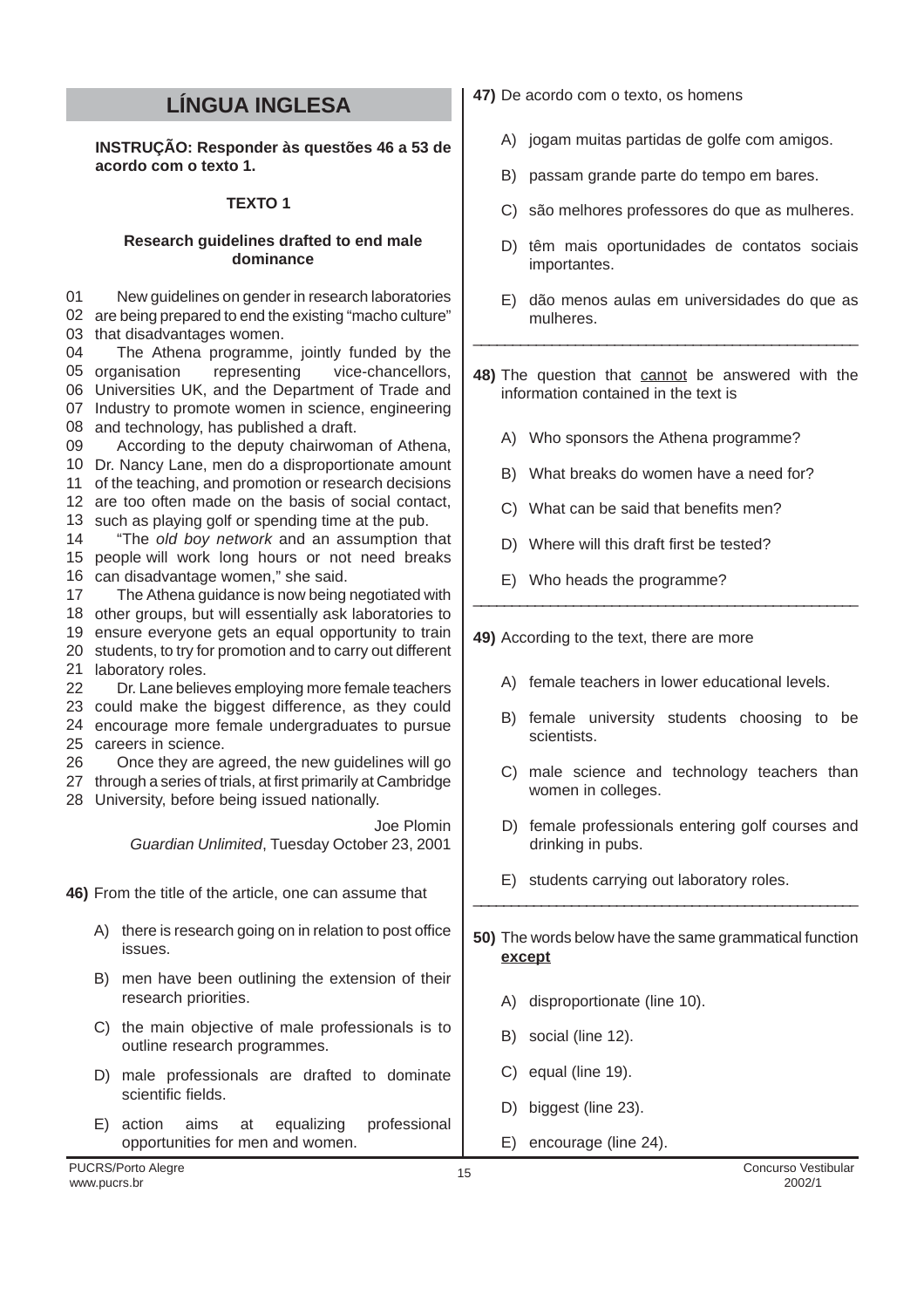|                                            | 51) The correct active voice of "The Athena guidance is |  |
|--------------------------------------------|---------------------------------------------------------|--|
| now being negotiated with other groups" is |                                                         |  |

- A) They are now negotiating the Athena guidance with other groups.
- B) The Athena guidance with other groups is now being negotiated.
- C) Other groups are now negotiating the guidance.
- D) The Athena guidance is now negot other groups.
- E) They have been negotiating the Athena

- **52)** Qual o significado que o termo "to ensure" e 19) apresenta no texto?
	- A) To protect.
	- B) To contract.
	- C) To guard.
	- D) To guarantee.
	- E) To undertake.
- **53)** O termo "Once" em "Once they are agreed 26) pode ser substituído sem alteração por
	- A) Before.
	- B) As soon as.
	- C) If.
	- D) Unless.

E) At any time.

**INSTRUÇÃO: Responder às questões de 54 a 60 com base no texto 2.**

### **TEXTO 2**

#### **Emotional ride to 'Central Station'**

| being negotiated.                                         | The first time I saw Walter Salles's brilliant<br>01             |
|-----------------------------------------------------------|------------------------------------------------------------------|
|                                                           | Brazilian film Central Station (Central do Brasil) was<br>02     |
| C) Other groups are now negotiating the Athena            | on the same day I had to see Robin Williams's Patch<br>03        |
| guidance.                                                 | Adams, which is more or less its American<br>04                  |
| The Athena guidance is now negotiating with<br>D)         | 05<br>counterpart.                                               |
| other groups.                                             | 06<br>Both films tackle the more treacherous emotional           |
|                                                           | regions of movies - always a risky proposition -<br>07           |
| They have been negotiating the Athena guidance.<br>E)     | attempting to connect psychologically with their<br>08           |
|                                                           | respective audiences. Both are about optimism in the<br>09       |
|                                                           | face of adversity, with Salles dealing with the<br>10            |
|                                                           | reformation of a cynical woman, while Wiliams strives<br>11      |
|                                                           | to regenerate the entire medical profession. There<br>12         |
|                                                           | was an immediate dilemma: Did Central Station look<br>13         |
|                                                           | so good because "Patch Williams" was so glaringly<br>14          |
| 52) Qual o significado que o termo "to ensure" (linhas 18 | bad? The second viewing cinched it. Central Station<br>15        |
| e 19) apresenta no texto?                                 | is a truly great movie, with or without the stark contrast<br>16 |
|                                                           | of Patch Adams. Salles provides a textbook example<br>17         |
| To protect.<br>A)                                         | of how to toy with our emotions, how to involve and<br>18        |
|                                                           | move us, without necessarily condescending to us<br>19           |
| To contract.<br>B)                                        | 20<br>or insulting us.                                           |
|                                                           | 21<br>The trick is that the young filmmaker does the             |
| To guard.<br>C)                                           | 22<br>opposite of what the Williams film does. Had he made       |
|                                                           | Patch Adams, Salles would have focused on the<br>23              |
| To guarantee.<br>D)                                       | medical profession rather than on Williams's slap-<br>24         |
| To undertake.<br>E)                                       | happy character. In Central Station, Salles makes the<br>25      |
|                                                           | villain the center of his piece and goes a step further,<br>26   |
|                                                           | giving his villain a very human face.<br>27                      |
|                                                           | Joe Baltake                                                      |
|                                                           | Sacramento Movie Club                                            |
|                                                           |                                                                  |
| 53) O termo "Once" em "Once they are agreed" (linha       |                                                                  |
| 26) pode ser substituído sem alteração de sentido         | 54) De acordo com o autor, os dois filmes são                    |
| por                                                       |                                                                  |
|                                                           |                                                                  |
| Before.<br>A)                                             | diametralmente opostos.<br>A)                                    |
|                                                           | B) bastante correspondentes.                                     |
| B) As soon as.                                            |                                                                  |

- C) relativamente complementares.
- D) totalmente condescendentes.
- E) extremamente harmônicos.